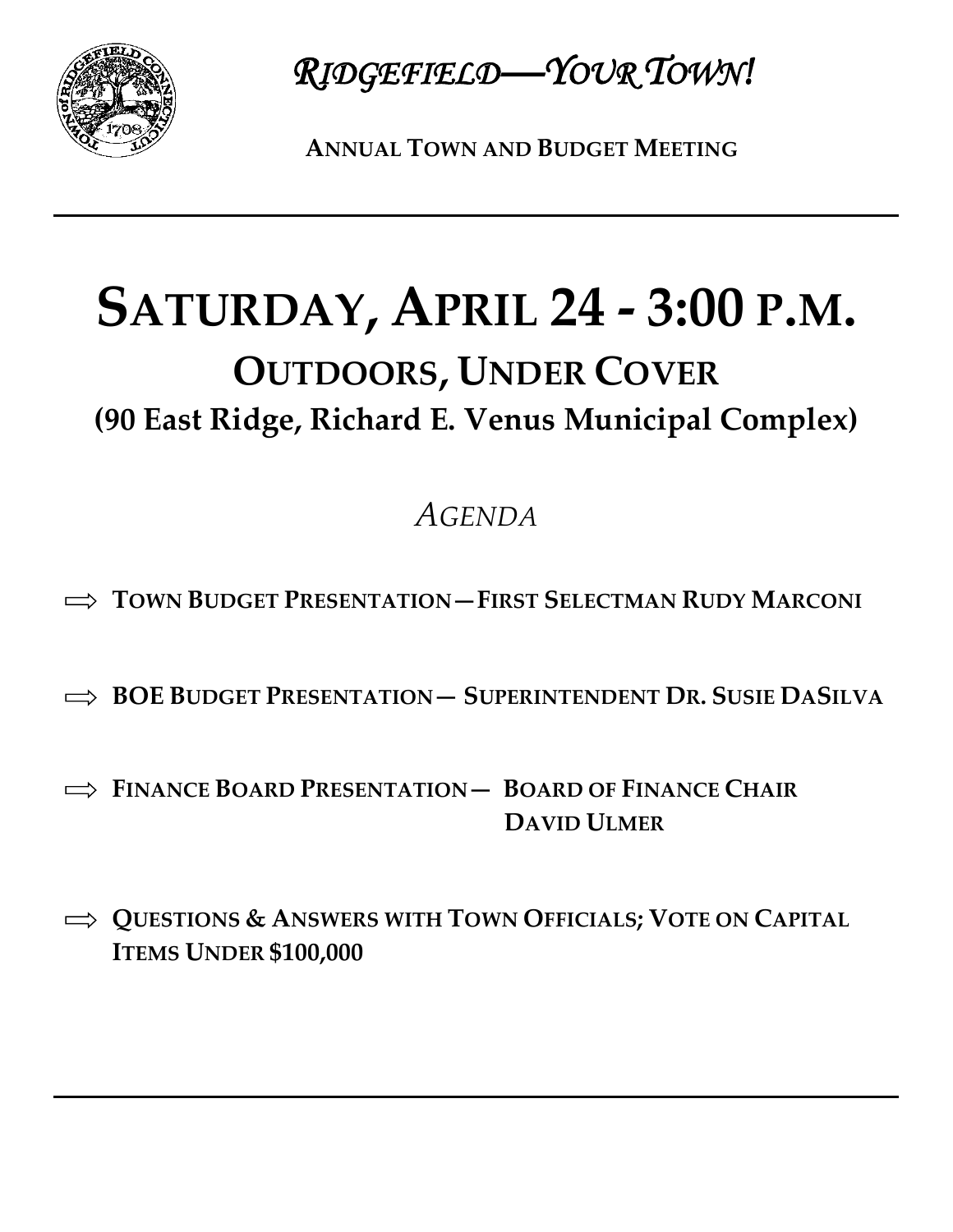## **CAPITAL ITEMS TO BE PRESENTED AT THE ANNUAL TOWN MEETING:**

| <b>GOLF-FRANK SERGIOVANNI</b>                     |          |
|---------------------------------------------------|----------|
| <b>GREENS MOWER</b>                               | \$35,241 |
| STORAGE GARAGE ROOF, SIDING AND DOORS             | \$40,000 |
| PARKS & RECREATION DEPARTMENT - DENNIS DIPINTO    |          |
| RECREATION CENTER CAMPUS WALKING PATH             | \$27,452 |
| TENNIS/BASKETBALL/PICKLEBALL COURT REPAIR         | \$34,805 |
| PARKS, FIELDS, SCHOOL GROUNDS SAFETY IMPROVEMENTS | \$29,857 |
| <b>BALLARD PARK WALL REPAIR</b>                   | \$27,680 |
| <b>WELLNESS CENTER CIRCUIT EQUIPMENT</b>          | \$79,790 |
| <b>WELLNESS CENTER FLOORING</b>                   | \$66,500 |
| 3/4 TON TRUCK W/PLOW                              | \$30,792 |
| <b>FIRE DEPARTMENT - CHIEF MYERS</b>              |          |
| <b>FIRE MARSHAL VEHICLE</b>                       | \$25,000 |
| <b>FIREFIGHTER PROTECTIVE GEAR</b>                | \$52,129 |
| <b>FIRE HOSE</b>                                  | \$12,460 |
| <b>SCBA BOTTLES</b>                               | \$11,010 |
| HIGHWAY DEPARTMENT - DAVE BUCCITTI                |          |
| <b>GUARDRAIL REPLACEMENTS</b>                     | \$40,000 |
| <b>EXCAVATOR REFURBISHMENT</b>                    | \$28,200 |
| <b>MOWING TRACTOR</b>                             | \$94,725 |
| <b>SNOW PLOW</b>                                  | \$8,900  |
| <b>TOWN ENGINEER - JAKE MULLER</b>                |          |
| TOWN HALL HVAC UPGRADE                            | \$85,600 |
| <b>TOWN HALL HVAC CONTROLS</b>                    | \$19,000 |
| <b>TEEN CENTER BUILDING REPAIRS</b>               | \$27,000 |
| <b>DOOR REPLACEMENT VARIOUS LOCATIONS</b>         | \$50,000 |
| <b>RHS PAVING</b>                                 | \$45,000 |
| <b>ENERGY CONSERV - LED (\$17,900 REBATE)</b>     | \$89,500 |
| FARMINGVILLE AND VETERANS PARK - PAINTING         | \$54,000 |
| MOUNTAIN RD BRIDGE DESIGN AND REPALCEMENT         | \$53,600 |
| <b>INFORMATION TECHNOLOGY - ANDREW NEBLETT</b>    |          |
|                                                   |          |
| <b>FIBER OPTIC CABLE</b>                          | \$12,650 |